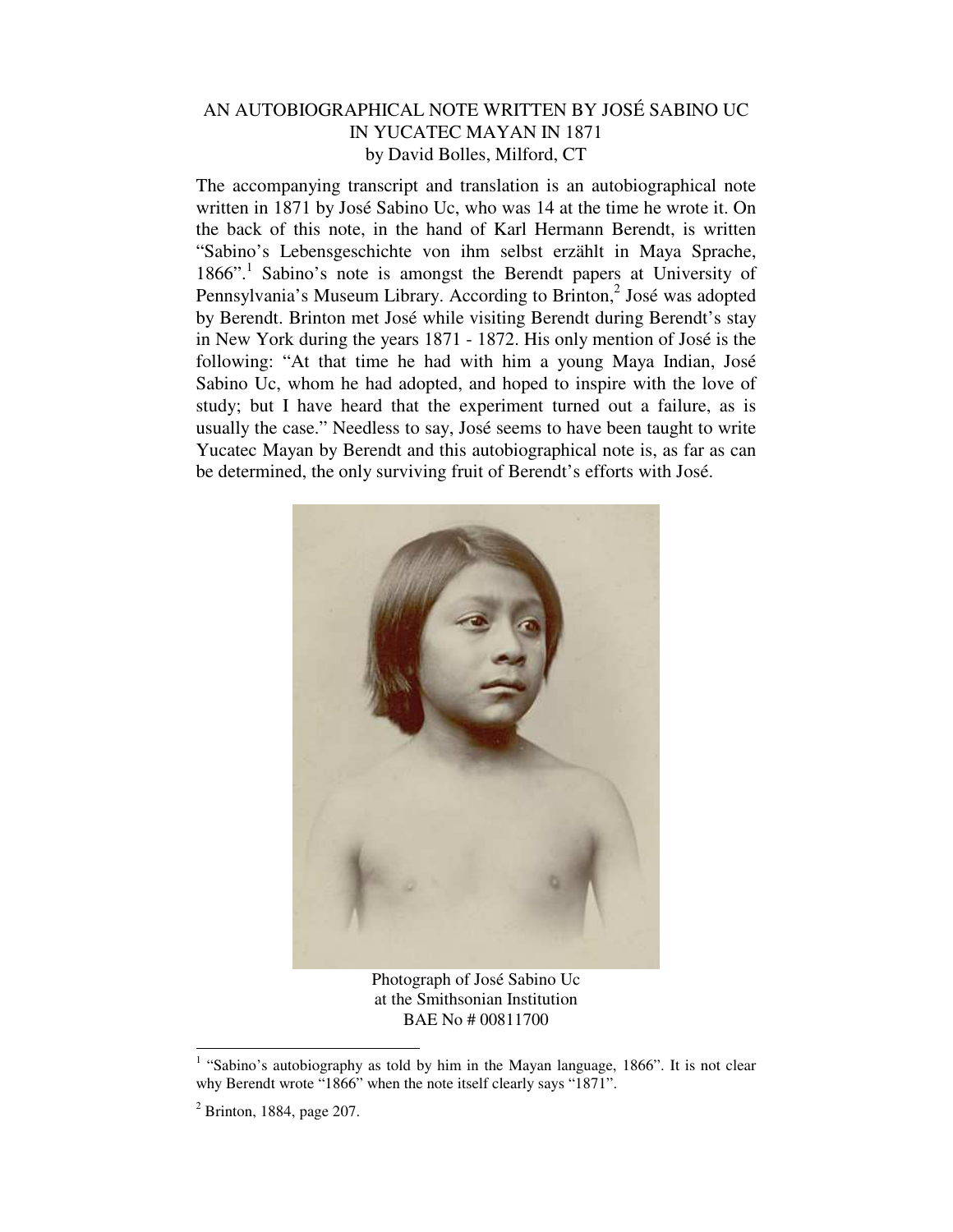Aside from the above information by Brinton and that provided by the autobiographical note, nothing else has been found about José. A search through the Berendt material has yet to yield any more information, but this search has not yet been thorough. There are however a pair of exquisite line drawings in "Apuntes y Estudios sobre la lengua Zoque" done by Berendt at Tuxtla Gutierrez in 1869 - 1870 (Berendt Collection No. 111), the first of which shows a boy and the back of a girl with the caption "Juliana Vasquez lernt von Sabino" dated 1869,<sup>3</sup> and the second one of which is of a girl with the captions "Juliana Vasquez" and "Ya estás acomodada, muchacha?",<sup>4</sup> dated 1870. It should be mentioned that in April, 1866, Berendt was in Sacluk collecting linguistic data. It was in this town, now called La Libertad, that José's father found a wet-nurse for José. There is a note in Berendt Collection No. 179 by Berendt on what he learned at Sacluk, but there is no mention of José Sabino Uc.



<sup>&</sup>lt;sup>3</sup> "Juliana Vasquez learns from Sabino."

<sup>&</sup>lt;sup>4</sup> "Are you comfortable, girl?"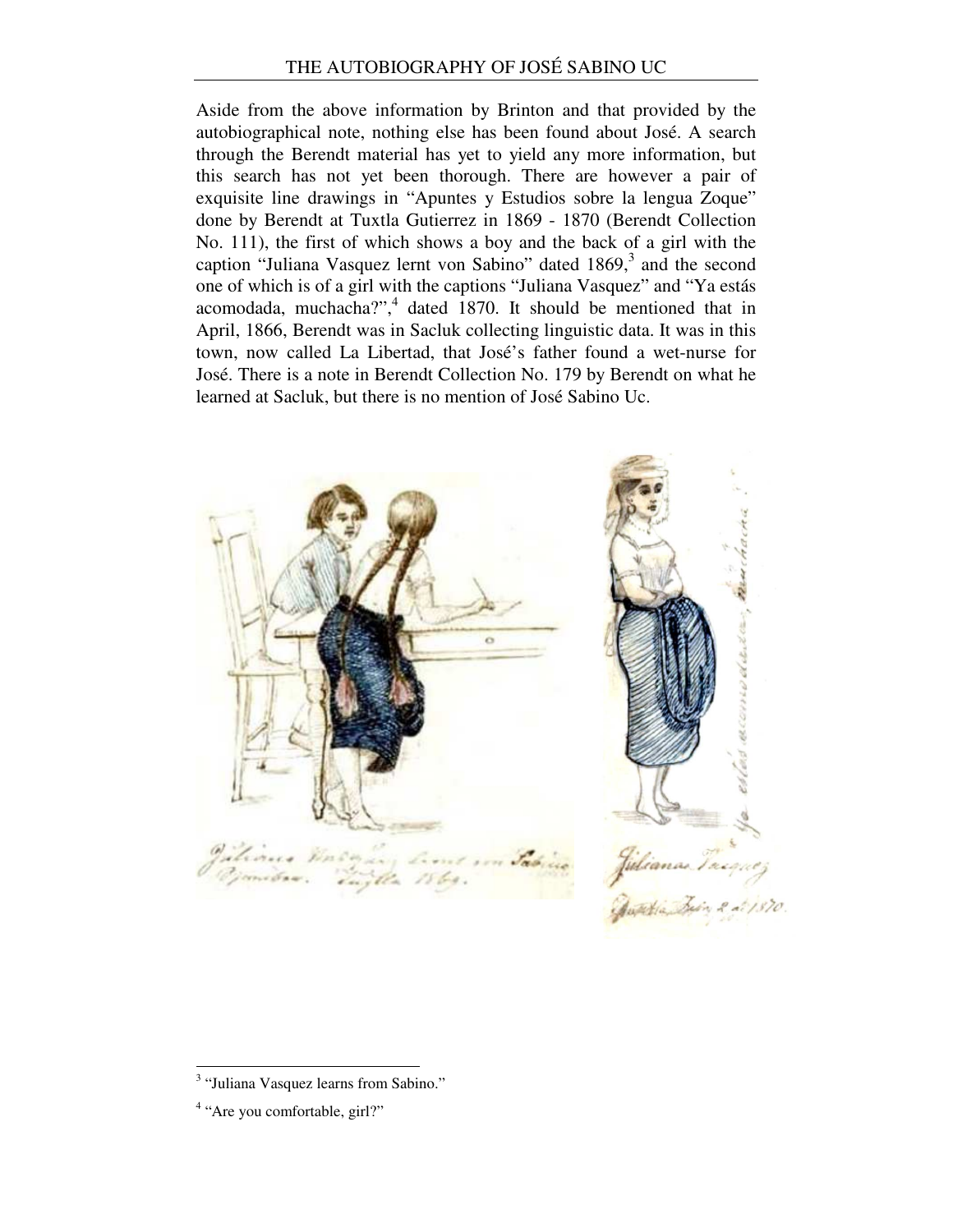Ian Graham has kindly sent me the accompanying map of the area talked about by José in his note. The route taken by José's father from José's birthplace on the lake of Akul, now called Laguna San Juan Acul, to the Pasion river, then up the Subim river and over-land to Sacluk can be followed.

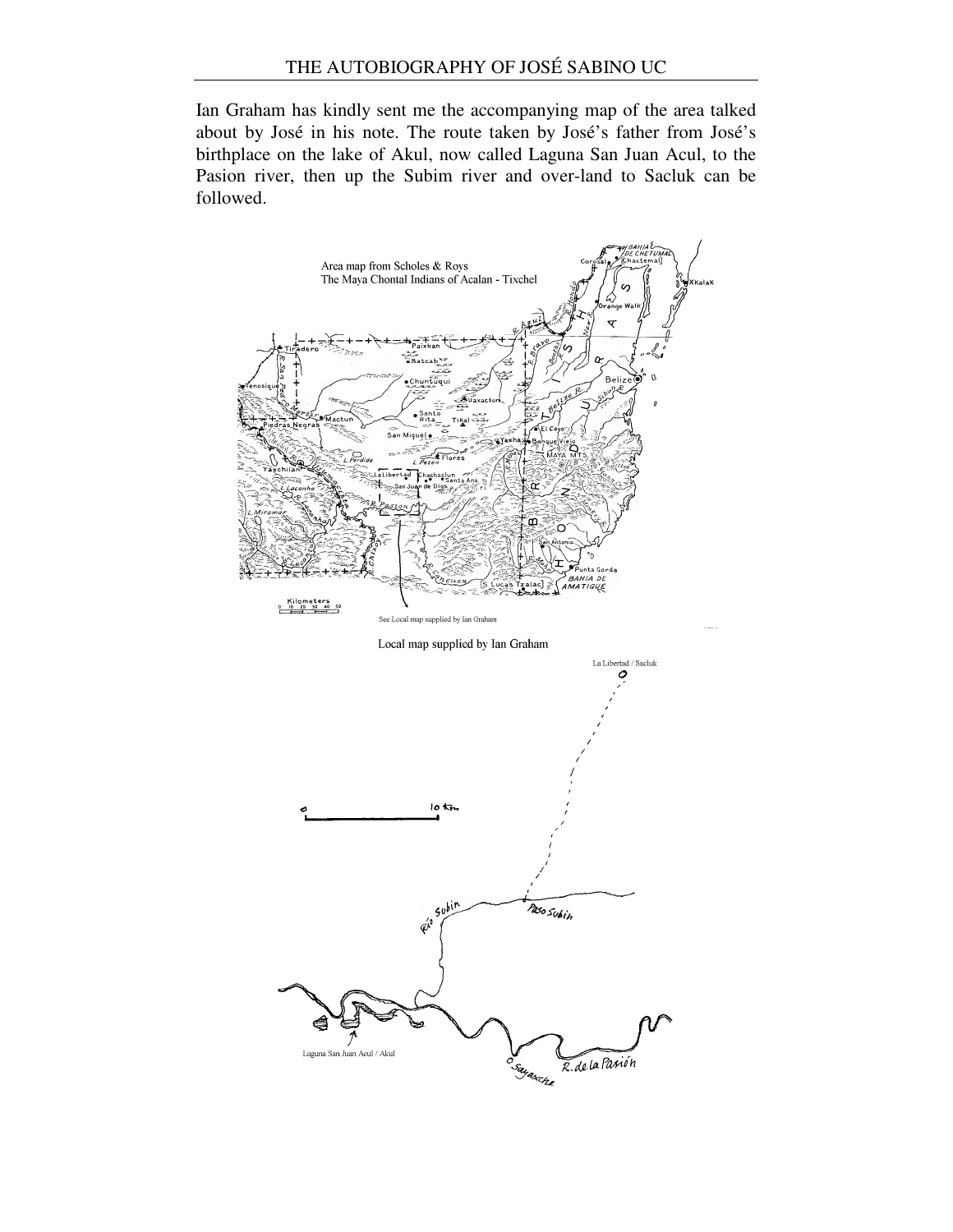José's autobiographical note, while very short, is interesting on two fronts: it provides us with a look at the Yucatecan Mayan language of the late 1800's, and it gives us some ethnographical information.

The Ethnography.

In this note there is an interesting insight into how the kinship system using the word "Na" works. In colonial times this was a common naming device. Some other examples, which are in such material as the books of Chilam Balam, are the names such as "Na Puc Tun", "Na Pot Xiu", and "Na Hau Pech". Unfortunately it is not clear from this note whether the "Na" refers to "mother" or to "House" or something of that nature, nor are there any dictionary entries which shed light on this matter.<sup>5</sup> In the beginning of the text José gives the names of both his parents. He gives his father's name as being H- Na Menche Uc (line 8) and his mother's name as being X- Na Kin Couoh (line 9) and his own name as being H- Na Couoh Uc (line 4). Thus apparently the mother's last name is placed before the father's last name to give the child's name. The question is, does "Na" pertain only to the first word following it making the word "mother" or does it pertain to both words making the word "House"? The examples given do not clear up this point. It should be noted though that in this note and in the colonial literature in general the word "mother" is frequently spelled "naa", using the colonial convention of doubling the vowel to show a glottalized (clipped) vowel. The "na" of a name rarely appears as "naa". The implication of this is that the vowel is of normal length, and that the word therefore is derived from "house".<sup>6</sup> (Incidentally, of the four family names given by José, only the name Couoh is registered by Schumann as being presently used amongst the Itzas.<sup>7</sup>)

It is interesting that José knew the date of his birth. Even today there are many people in Yucatan who do not know their date of birth and can only guess at how old they are. Equally interesting is the fact that José's father and older brothers were not baptized. Aside from the Lacandon, it would be rather uncommon for Mayans not to be baptized, at least at the present time.

<sup>5</sup> Ralph Roys, quoted in Tozzer's translation of Landa's *Relación*, feels that "na" does refer to "mother". See footnotes 441 and 442.

 $6$  Compare with Landa (1966:41): Los nombres de los padres duran siempre en los hijos; en las hijas no. A sus hijos e hijas los llamaban siempre por el nombre del padre y de la madre; el del padre como propio, y el de la madre como apelativo; de esta manera, el hijo de Chel y Chan llamaban Nachanchel (**Na Chan Chel**), que quiere decir hijos de fulanos y esta es la cause (por lo cual) dicen los indios que de un nombre son deudos y tratan por tales.

<sup>7</sup> Schumann, 1971, pages 125-126.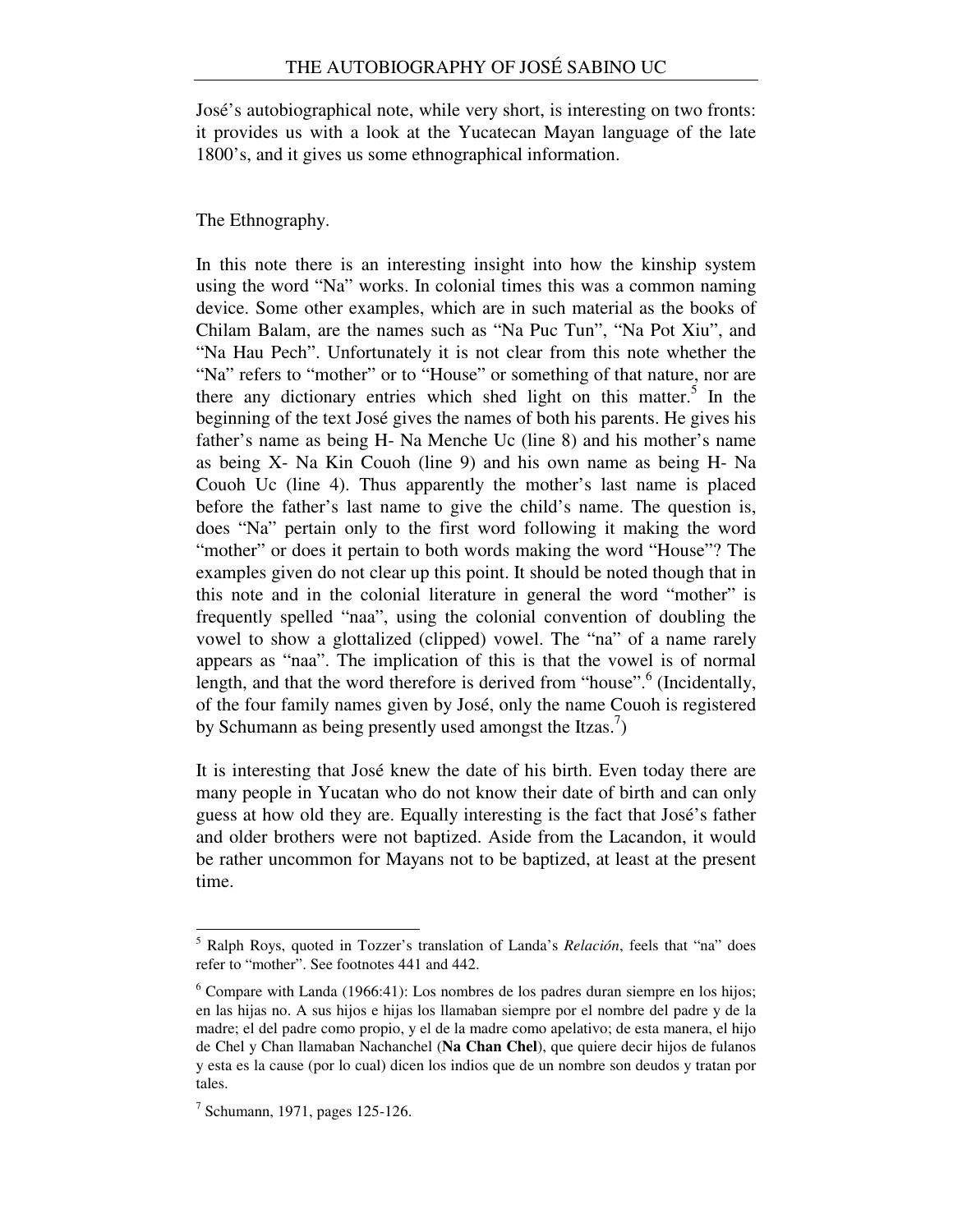Pah keyem (sour corn gruel), which is carried about in a "pauo" (a shoulder bag woven out of fiber such as sisal) is still a common sustenance carried on long trips. Keyem becomes sour very quickly in the high heat and humidity in any case, with an orangish colored mold growing on it, but the Mayans have long since learned to live with this. Keyem, both fresh and sour, is a very important part of everyday life today, and is part of the "work tools" taken to the work place. Today, keyem, which is mixed with water and may be flavored by salt, chili, honey, or whatever might be at hand or brought along, is consumed in the late morning.

Infants who lose their mother or whose mother loses her ability to give milk are taken in by someone else who is nursing. This is as true now as it seems to have been in José's case. Frequently the child will stay with the nursing mother even after nursing has come to an end - especially if the nursing mother happens to be of the same family - and grow up in the adopting household. This is because the child's feelings are generally respected. The child of course has become accustomed to its surroundings with the wet-nurse and feels that that is home. Usually the real parents ask at the end of the nursing period if the child wants to return to them, though I gather this is more a question of form and courtesy than of an expectation that the child would return to them, because, at least at the present time, there is little doubt in anybody's mind that the child will probably want to stay with the wet-nurse. In José's case we do not know what happened.

The Language.

It is interesting to note that the language of the autobiographical note is completely indistinguishable from Yucatecan Mayan with the exceptions noted below. It seems that José was born a Lacantun, as he calls his tribal group. It seems almost certain that "los Mayas de esta provincia del Peten" referred to by Berendt in his note on Sacluk were either Itza, Lacandon, or just possibly Mopan. The word "Lacandon" is a hispanicization of "Lacantun". In the 1960's it seems from Schumann's work that Sacluk was within the sphere of Itza influence.<sup>8</sup> At the moment I do not have enough information to know what tribal group was in Sacluk in the 1860's. Of course it could well be that José had made a switch to the Yucatec dialect some time before writing this autobiographical note, and so there is certainly no guarantee that we are looking at José's original language.

As noted, there are some exceptions to standard modern Yucatec in both grammatical and vocabulary usage in this autobiographical note. These exceptions are the following:

<sup>8</sup> Schumann, 1971, page 127.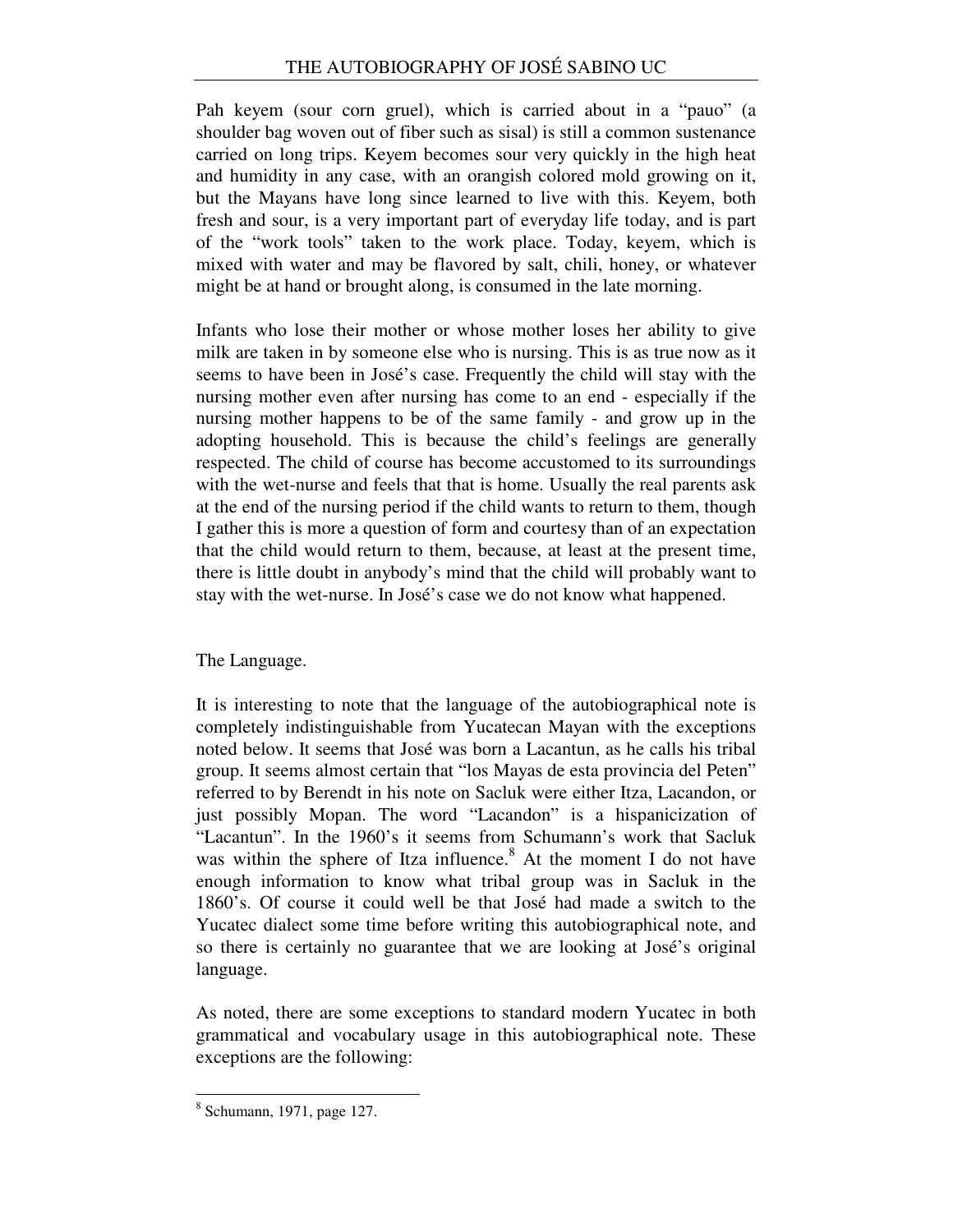1) Line 36. There is no use of demonstrative grammatical phrase "le (noun or phrase) $V''$ .<sup>9</sup> The word "lay" is used in line 36, being spelled in the older colonial manner. The manner in which this "lay" is used is in keeping with the colonial style in which the meaning is "so" or "thus" and is positioned at the beginning of a phrase. The "le (noun or phrase) $V$ ", as a demonstrative grammatical phrase (i.e. "this/that/the other (noun or phrase)"), is very common in modern Yucatec and in fact it is difficult to imagine a conversation being carried on without this grammatical turn. This demonstrative grammatical phrase does not appear in early colonial material such as the books of Chilam Balam. The demonstrative grammatical phrase does occur with regular frequency in the medical recipes which Roys dates to the 1700's, and there it is fully equivalent to the modern usage.

2) Lines 15, 22. "Ma yan" is used in place of "minaan"/"minaam" of modern and colonial usage or "manaan" of colonial usage.

3) Line 34. "Talez" was used first, then corrected to "talzic". "Talez" is found in the Chilam Balam material, whereas "talzic" is used in the medical recipes and in modern usage. In any case, it seems that the first impulse was to use the older colonial form "talez".

4) Lines 24, 25, 27, and 30. "Caix" is a common introductory phrase (it is really composed of "ca" - "then", and "ix" - in this case a conjunctive) in the colonial literature but does not appear in modern conversation. Today "ca" is used alone. "Caix" was still a feature of the medical recipes, and I am not sure when this phrase went out of use.

In fact, the autobiographical note as a whole has a very colonial feeling as far as the use of words and grammatical style is concerned. This similarity to older colonial Yucatec might be in part due to the frequently noted phenomenon of the language of a relatively small splinter group such as

<sup>&</sup>lt;sup>9</sup> The vowels represented by V are a, o, and e. Examples of the "le (noun or phrase) V" are as follows:

|           | For the word "xunan", woman; |
|-----------|------------------------------|
| le xunana | this woman                   |
| le xunano | that woman                   |
| le xunane | the woman over there         |
|           | (usually out of sight)       |

-

For the phrase "baax cu betic", what he/she/it does;

| le baax cu betica this which she does |
|---------------------------------------|
| le baax cu betico that which she does |
| le baax cu betice that which she does |

The last phrase is more remote in time or space than the middle phrase. It is, perhaps for that reason, the more common of the three constructs.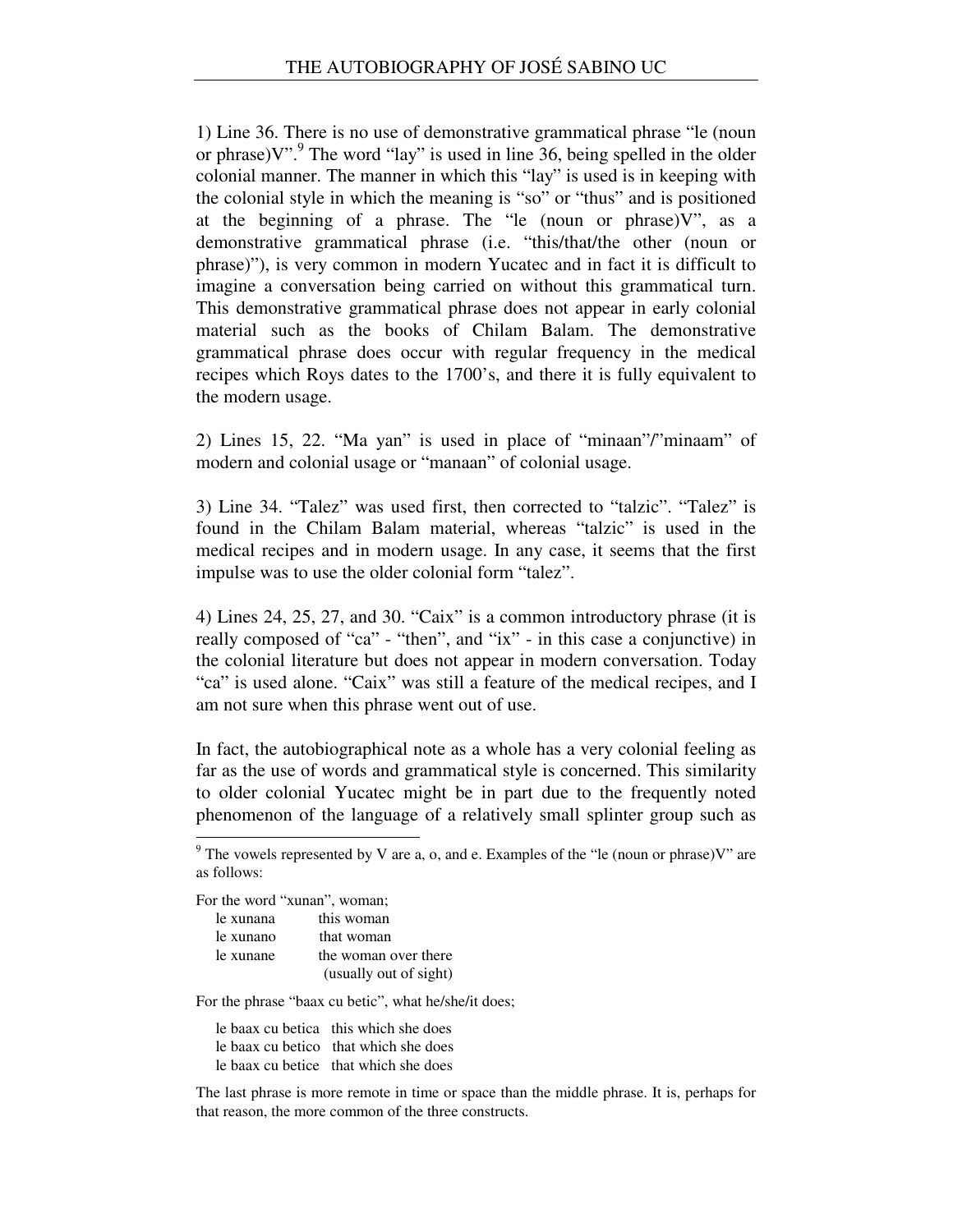José's tribal group changing less than that of the parent group. Of course it may well be that there were once several dialects in Yucatan and Peten as intimated in the "Linguistic Map of Middle America" in Handbook of Middle American Indians, Vol. 5. On this map one dialect is shown as being located along the northwest coast and is called "Itza" and a major dialect is shown to cover a good portion of the rest of the northern Yucatecan peninsula and is called "Yucatec". From the linguistic evidence that we have seen in José's autobiographical note it seems that the tribal group that José grew up in belonged to the latter dialect. From various population reports on the peninsula of Yucatan it seems that the mortality rate amongst the western and particularly the northwestern Maya during the early colonial period was relatively low when compared to the mortality rate of the Maya living in the wetter eastern and southeastern areas where entire communities were wiped out in the years following the conquest by European-introduced diseases. Contrary to an opinion which I have held previously because of the relative uniformity of the present Yucatecan Mayan language throughout the Yucatecan peninsula, perhaps there were at one time different dialects in the Yucatecan peninsula, but because of the drastic toll European-introduced diseases took on the eastern and southeastern populations the dialect of northwestern Yucatan has been spread by emigrants from this area resulting in this apparent uniformity of the Mayan language in the Yucatecan peninsula today.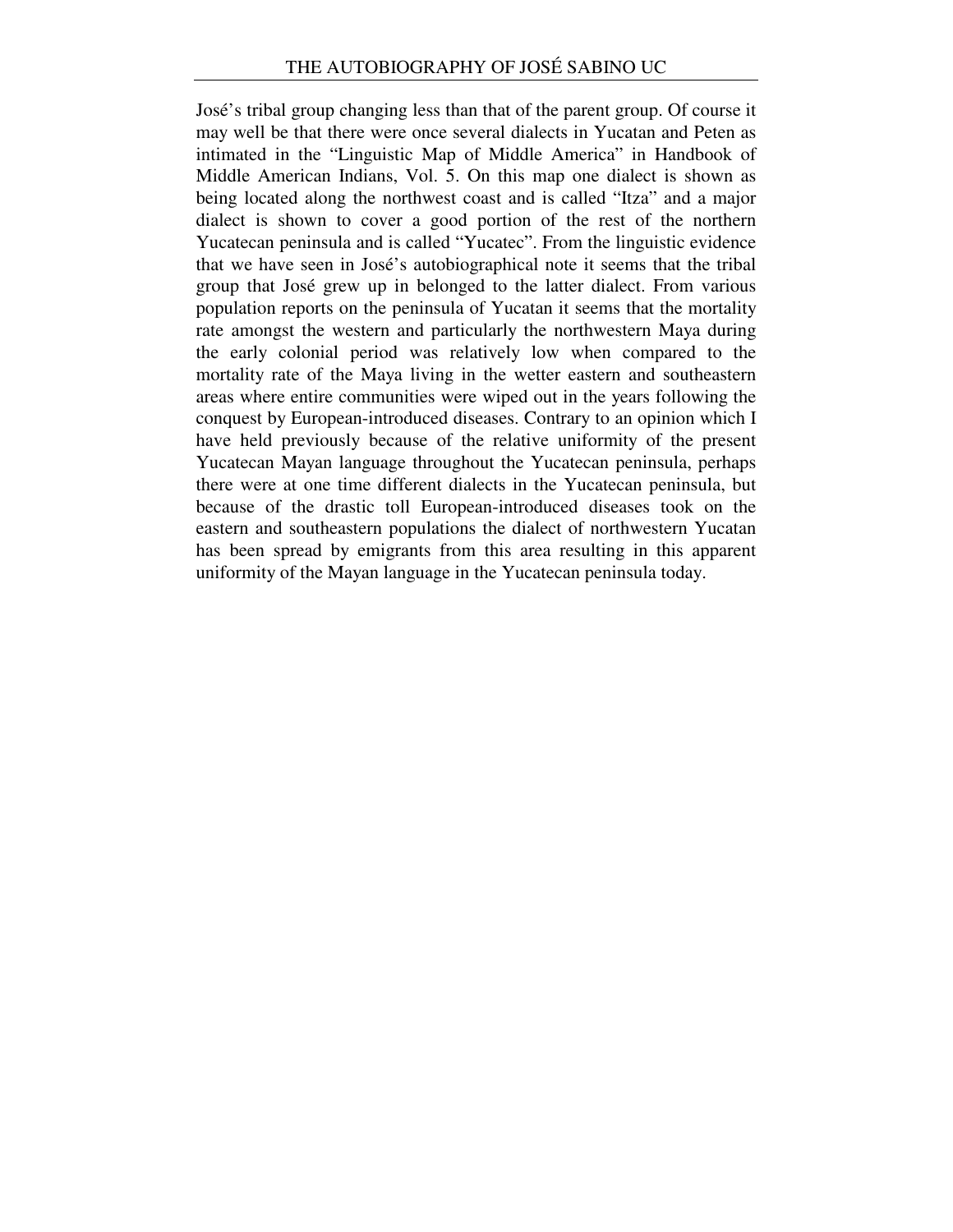Map of the Mayan Dialects & Languages from the Linguistic Map of Middle America in the Handbook of Middle American Indians, Vol. 5

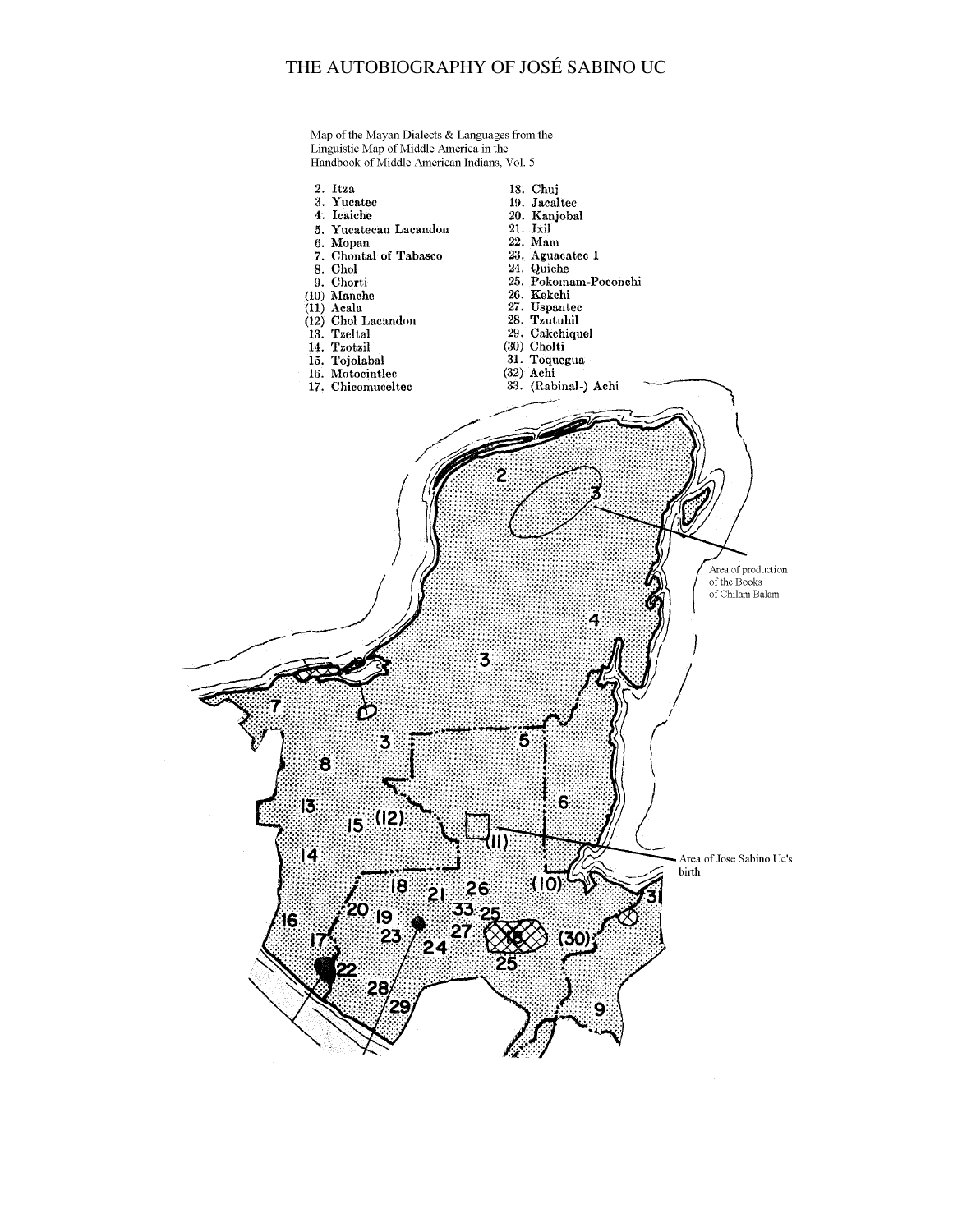Here in the big town of Merida today on the 10th day in the month of February in the year 1871 I, José Sabino Uc being my name, he of the house of Couoh Uc, I am going to write the story of my life. There at the mouth of the big water (lake) of Akul, there I was born in the land of Peten Itza its name. He of the house Menche Uc was my father. she of the house Kin Couoh was my mother, both descendents of the forest people of this land, Lacantun was their name. There died my mother on the very day that I was born, on the 30th day in the month of December in the year 1856. My mother being dead there wasn't another women in the house of my father, just three small children, my older brothers. Then came to the Peten the priest Brother Pedro with other Capuchins. There were baptized my father with my older brothers. José Uc was the name of my father; Juan and Lorenzo and Juan José the names of my older brothers. There wasn't nearby a woman to give me breast milk. My father wrapped me, he put me in a big basket. Then he got into a boat, then they boated to the big river Kancuen, Pasion is its name. Then they went up also the little river, Subim is its name. Two days we traveled. Sour corn gruel was my drink. Then we traveled in the forest, then we arrived in the town of Sacluk. Then my father went to the house of the chief: "Lord, here is my motherless small child. Alive I bring him to you, I give him to you. I am going to give my child into your hand to be amongst you." So were the words of my father, so he spoke to the chief.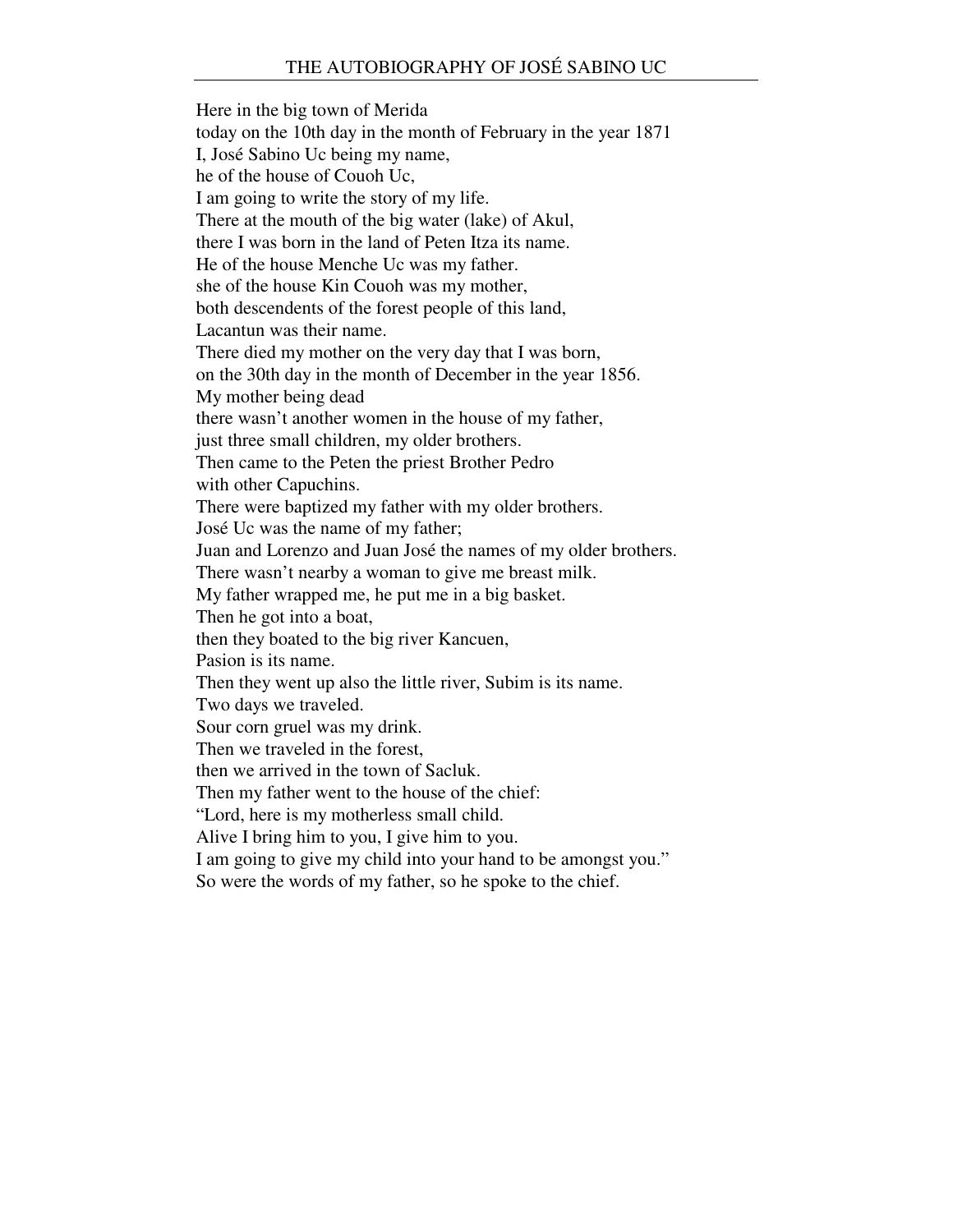Uay  $^{10}$ ti noh cah ti Ho, helel tu lahunil kin ichil yuil Febrero ti haabil 1871, ten José Sabino Uc in kaba, $^{11}$ H-Na Couoh Uc, cin bin ɔibic u tzolan bey in cuxtal. Te tu chi<sup>12</sup> noh ha Akul t[i] zihen<sup>13</sup> ichil u luum Peten Itza<sup>14</sup> u kabá. H-Na Menche Uc in yum, X-Na Kin Couoh in naa, kaxil<sup>15</sup> uinicoob (tu cahmatil) tu cabil<sup>16</sup> u cobol, Lacantun u kaba. T[i] cimi in naa tu hahil kin ci[m] t[i] zihen, $^{17}$ ti lahuncakal kin ichil yuil Deciembre, tu haabil 1856. Cimen in naa, ma yanhi ulak<sup>18</sup> x-chuplal tu yotoch<sup>19</sup> in yum; chen hali oxtul mehen, in zucunob. Ca tali<sup>20</sup> ti Peten ah kin Fray Pedro yetel ulak Capuchinoob. T[i] oci ha tu hool in yum yetel in zucunob. Jose Uc u kaba in yum, Juan yetel Lorenzo yetel Juan José u kabaob in zucunob. Ma yan na $\alpha$ aan<sup>21</sup> x-chuplal utial u  $\alpha$  ten chuuch.<sup>22</sup> Tu tooahen in yum, tu ɔahen ti boxaac caix oci ti c[h]em. $^{23}$ 

<sup>&</sup>lt;sup>10</sup>The word **Helel** is crossed out here.

<sup>&</sup>lt;sup>11</sup>The words **in kaba** are added in smaller letters.

<sup>&</sup>lt;sup>12</sup>The word **chi** is added above the line.

<sup>&</sup>lt;sup>13</sup>The words **t zihen** are added above the line.

<sup>&</sup>lt;sup>14</sup>The word **Itza** is added above the line.

<sup>15</sup>The word **kaxil** is added above the line and **lacantun** is crossed out.

<sup>16</sup>The words **tu cabil** are written above **tu cahmatil**.

<sup>17</sup>The text reads **cintzihen**.

<sup>18</sup>The words **ma yanhi ulak** are written above **ma yan**.

<sup>19</sup>The words **tu na** and **ich na** are written above **tu yotoch**.

<sup>20</sup>The words **ah kin Don Pedro** are crossed out and written again after **ti Peten**.

<sup>21</sup>The word **naɔan** is written above the line.

<sup>22</sup>The words **u ɔa chuuch en** are written above.

<sup>23</sup>The text reads **cħeem**.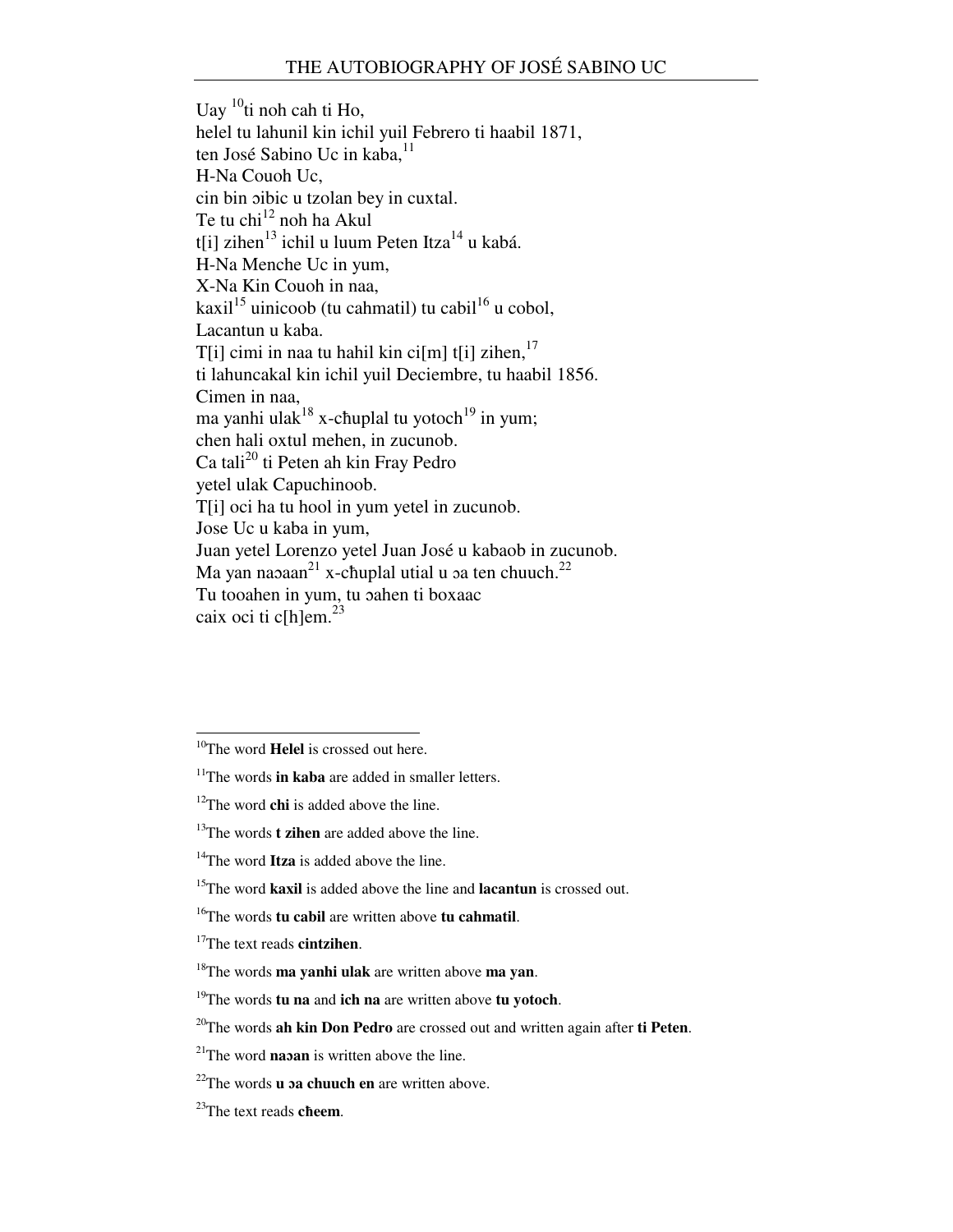caix u c[h]emul<sup>24</sup> ximbalnahoob ti noh yoc ha Kancuen,<sup>25</sup> Pasion u kaba. Caix nacoob xan<sup>26</sup> ti chichan yoc ha, Subim u kaba. Cappel kin ca ximbalnahoon; $^{27}$ pah keyem in uukul.<sup>28</sup> 29 caix c' ximbalnahoon ti kax. Ca kuchoon ti cah Sacluk.  $Ti^{30}$  bini in yum tu yotoch batab: Yume, hela in h[-]ma<sup>31</sup> naa mehen paal.<sup>32</sup> Cuxaanto in talez $33$  tech, in kubic tech. Bin in kube in paal ta kab ich a uicnal.<sup>34</sup> Lay u than in yumé, beyó tu alah ti batab.

<sup>24</sup>The text reads **cħemul**.

<sup>&</sup>lt;sup>25</sup>The word **Kancuen** is added above the line.

<sup>26</sup>The words **nacob xan** are added above the line.

<sup>27</sup>The verbal pronoun suffix **oon** is added above the line.

<sup>28</sup>The leading **u** is added above the line.

<sup>29</sup>The words **Ca kuchoon ti kax** are crossed out.

<sup>30</sup>The word **Ti** is added above the line.

<sup>31</sup>The letters **km** are crossed out and corrected to **hm** above the line.

<sup>&</sup>lt;sup>32</sup>The following words **lay u than** are crossed out.

<sup>33</sup>The word **talzic** is written above.

<sup>34</sup>The words **ich a uicnal** are written above the line.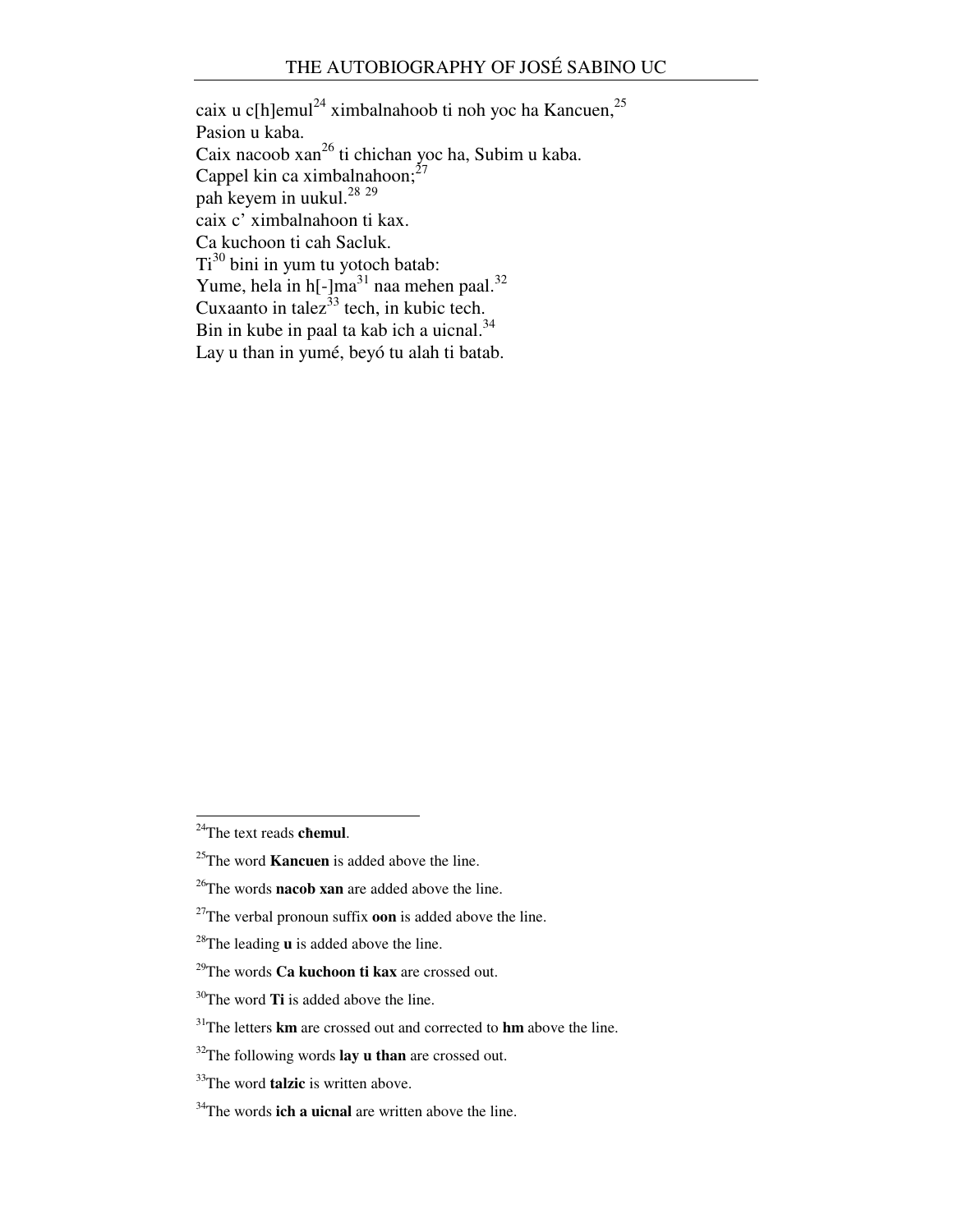# THE AUTOBIOGRAPHY OF JOSÉ SABINO UC

To be found in Berendt Linguistic Collection, Item 190: Lengua maya : dialecto del Peten

<u>ka wung</u> Day Fleted ti noheah ti Hoo, held the rahunil Kin util Juil fébrero ti haabit 1871 Fen (Fore Sabino We jef Anacocion de Vein bin sibie ce trolante in custat Te tu nohha Akul ichil u ruum Peten u Kalá. Hna menche Uc in yum, Xna Kin Coccoh in naa, becam tion minicole (tu calimatil) a cobol, racantum a Kaba ! Cimé in naa tu hahit Kin cintziken, ti tahuncakal kin ichil yuil Dociembre tu haabil 1856. Cimen in naa, marian xchapelal tali abbien Don Piers ti Poten abbin TrayPedro yetel ulak W. Capuchino" face has tu holl in your yetel in zucunob. Jose Uc u kaba in yum, Jean yetel Losenzo yotel Jean Iose u Kabash tosahen in yune, tu saken ti boxaac ceix oci ti diecin caix a chemal ximbaltiations ti grohyocha l'asion a Kaba. crès ti chidunyoche Subimu Raba. Capel Kin ta timbal: nahat, pahkeyem ingekal. Ca twichers tokas in ex rimbalnation tikes. Ca Kuchoon ticah Sacluk . Sini = in your touy atoch batal . June, bela in Roacingmeten bytation. Buxocuto. autatented, intulistics bin in Kube in paul ta hab. Atter day utilism in yume; bey't the alah  $t$   $t$   $t$   $t$   $a$   $b$ .  $\cdot \frac{1}{\lambda}$   $\ddot{J}$  olj  $\frac{1}{\lambda}$   $\frac{1}{\lambda}$  $ck - E$